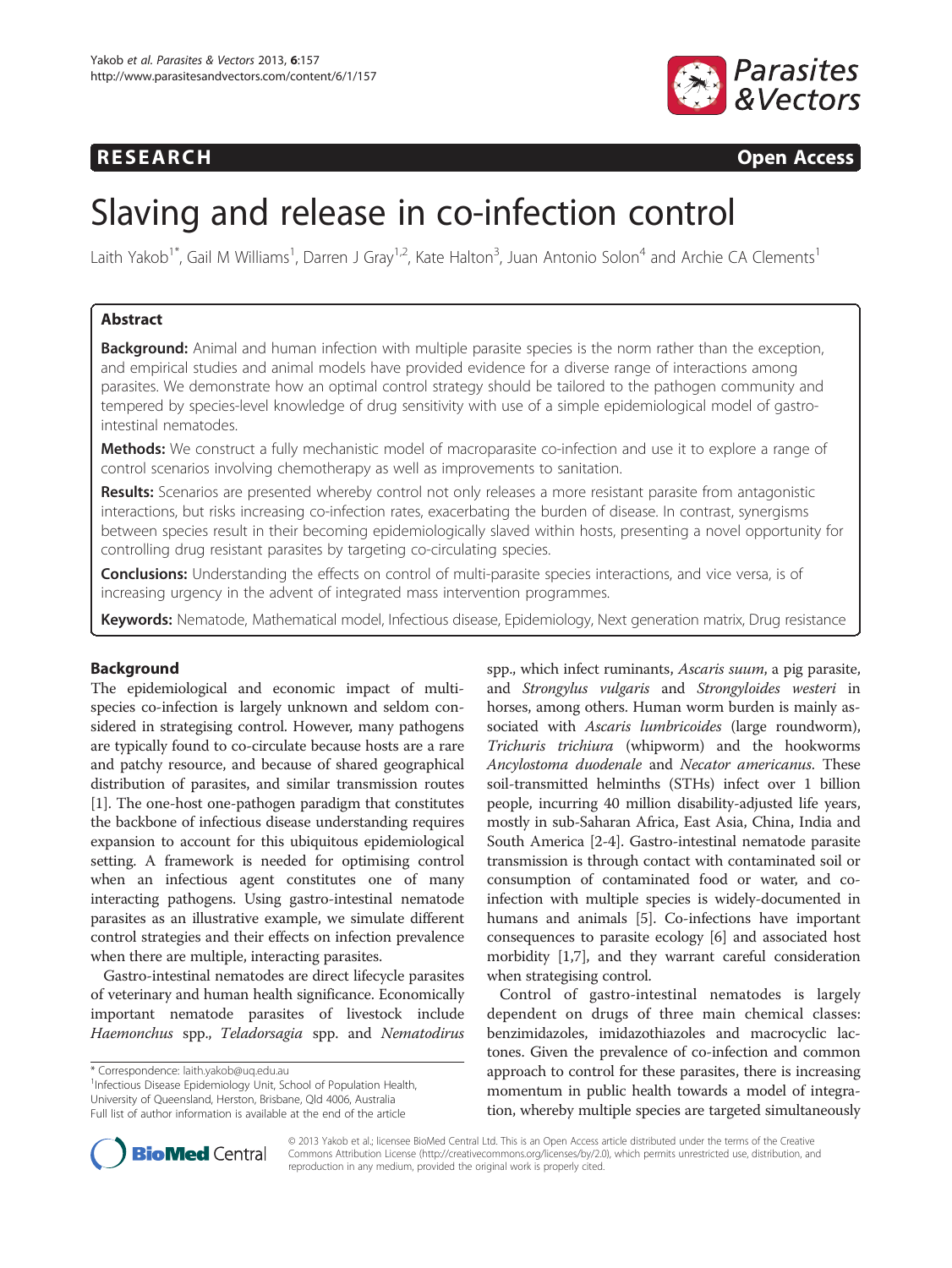[[8-13\]](#page-7-0). However, there are two key issues related to drug dependence that hold implications for this approach. First, chemotherapeutic efficacy is highly species specific. For example, cure rates of STHs following treatment with Albendazole are 88% for A. lumbricoides, 78% for the hookworms and only 28% for *T. trichiura* [\[14\]](#page-7-0). Furthermore, drug and multidrug resistance has become rife in livestock infections [\[15,16\]](#page-7-0) and threatens the success of future mass drug application programmes in humans [[17](#page-7-0)]. Second, the implications for control when host populations are co-infected with multiple, interacting parasite species are largely unknown. We developed a simple epidemiological model of co-infection to explore both these issues.

Given difficulties in obtaining empirical evidence, mathematical models have been developed to fill in data gaps and inform deworming programme strategies [\[18,19](#page-7-0)]. Most studies have followed in the footsteps of Anderson and May (1985) by analysing the population biology of a single helminth species [\[20\]](#page-8-0). Within-species interactions can be direct (e.g., via resource competition) or indirect (e.g., via immunomodulation) and generally are assumed to act upon two distinct life stages of the parasite: establishment of new infection or adult parasite fecundity [[21](#page-8-0)]. The crux of our investigation, however, lies with the combinations of interactions that can arise from multi-species infections. By investigating the diverse range of interspecific interactions documented in laboratory animals [[22](#page-8-0)-[25\]](#page-8-0) and humans [\[26,27\]](#page-8-0), we discover epidemiological settings that can strongly enhance, attenuate, or even reverse, the intended impact of antihelminthic control programmes. In the advent of integrated parasite control we highlight the importance of developing a more holistic epidemiological framework for understanding the effects of perturbing parasite assemblages.

# Methods

# Rationale for a microparasite approach to modelling macroparasite control

Since Anderson and May (1978), there has been a divergence in the way by which 'microparasites' (e.g., viruses, bacteria, protozoa) and 'macroparasites' (e.g., nematodes, trematodes) have been modelled mathematically [\[28](#page-8-0)]. Typically, microparasite infection transmission is modelled using derivations of the classic SIR (Susceptible Infected Recovered) framework in which rates of change in proportions of the population between the epidemiological compartments are tracked using ordinary differential equations. This provides a constantly updated record of the prevalence of infection. Tracking prevalence of infection has been deemed insufficient for understanding macroparasite epidemiology because these types of parasites are highly aggregated among hosts, with hosts harbouring higher worm burdens

(intensity) suffering more severe symptoms. Consequently, studies of macroparasite disease transmission, including co-infection models, have used a negative binomial forcing function to describe the aggregation of parasites within the host population [\[29](#page-8-0)-[33](#page-8-0)].

While it would have been convenient to follow these examples, it would not have been appropriate for the intended purposes of our analysis. Key to our study is the interplay between parasite interactions and control. Although the negative binomial parasite aggregation method has proven very useful in describing endemic parasite distribution among hosts in the absence of control, it consists of a post hoc method of forcing the model output to better resemble the endemic equilibrium data. This method is not mechanistic - it does not attempt to describe the mechanism by which parasites become aggregated within host populations. Indeed, the precise mechanisms by which parasites aggregate within their hosts are unknown and likely to vary with species. Of paramount importance is the fact that the different mechanisms by which aggregation comes about will affect, and be affected by, control differently. Descriptive, phenomenological approaches (such as the negative binomial aggregation method) therefore become inappropriate for simulating non-equilibrial conditions, such as control scenarios.

One alternative modelling approach is to use individualbased simulations, such as those described by Bottomley et al. (2005) and Fenton et al. (2010) [[34,35\]](#page-8-0). In the model of Bottomley et al. (2005), exposure to the parasite(s) is indistinguishable from host susceptibility to infection. The authors' justification for this conflation was that, for their purposes, it did not matter whether a host remained uninfected because they were not exposed to a parasite or because the host was not susceptible to infection. While it has been useful in exploring interspecific effects of parasites at endemic equilibrium, this framework cannot be used for the simulation of control scenarios because the dynamics of free-living parasites and hosts' infection status/susceptibility require explicit decoupling.

Fenton et al. (2010) also adopted an individual based modelling approach. These authors used a fixed lifelong probability of being infected with a particular parasite (with the probability assigned from a negative binomial distribution), in order to explore interspecific interactions during co-infection. This assumption was necessary because "allowing hosts to vary in their infection rates throughout their lifetime could introduce considerable noise to the data, greatly hampering the ability to detect any clear signal of interspecific interaction". Unfortunately, this methodology cannot be applied to situations in which infection rates are anticipated to vary temporally, such as would be expected during, and following, control programmes. Therefore, to date, there is no modelling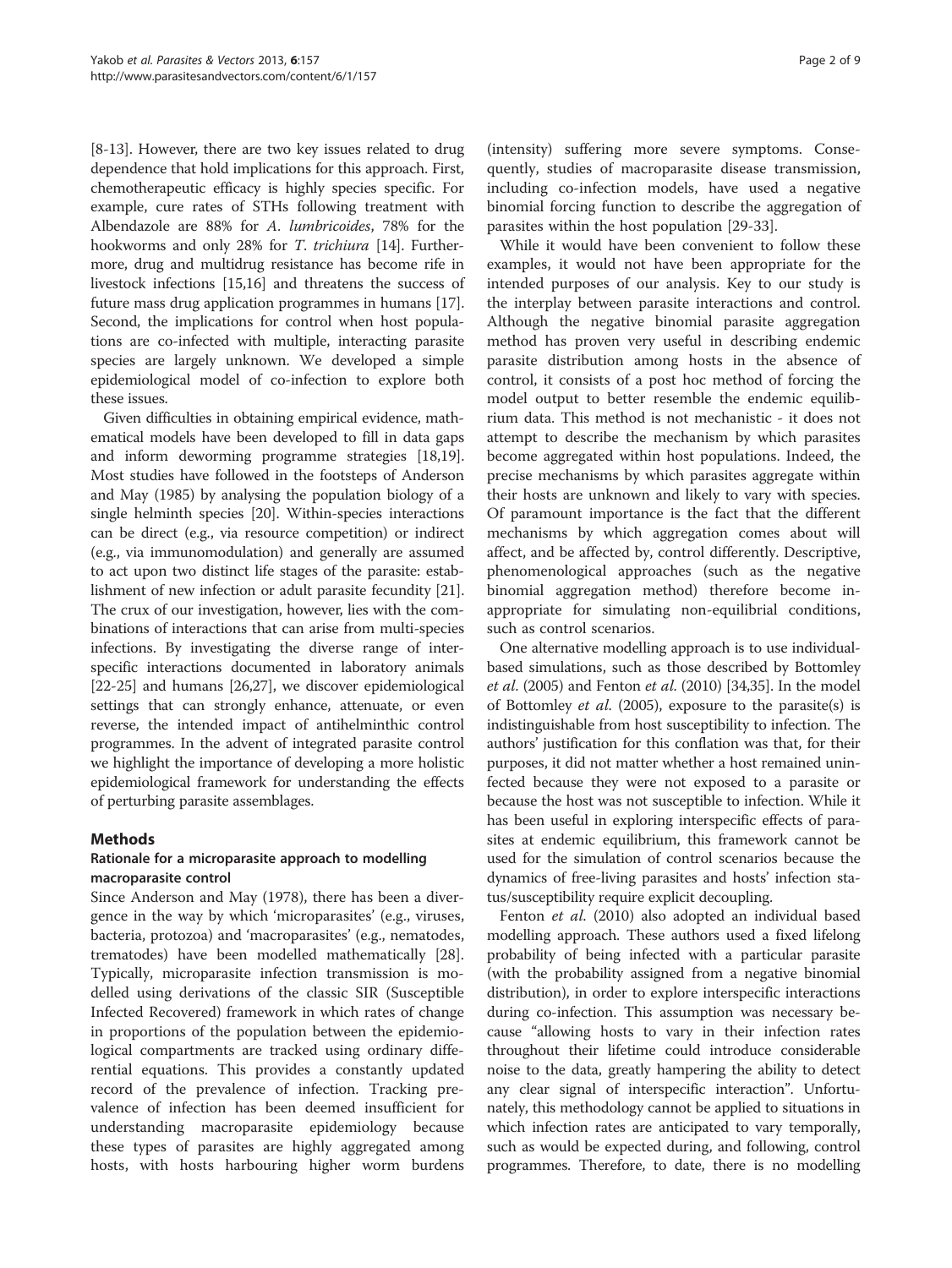<span id="page-2-0"></span>framework that can simulate macroparasite co-infection transmission dynamics in order to assess disease mitigation strategies. This was the motivation for our study.

#### The mathematical model of parasite co-infection

Two co-circulating gastro-intestinal nematode species were simulated using a simple adaptation of classic epidemiological model design whereby the host population was compartmentalised into Susceptible (S), Infected with nematode species 1  $(I_1)$  or 2  $(I_2)$  or both  $(I_{12})$ . Infected hosts contaminate (β) the environment, and the subsequent freeliving stages then either infect secondary hosts (λ) or perish (ν). The proportion of the total environment (E) that is contaminated with either  $(E_1 \text{ or } E_2)$ , or both  $(E_{12})$ , nematode species was modelled explicitly. Traditionally, contamination of the environment is not modelled explicitly and, for mathematical convenience, exposure of hosts to free-living stages is assumed to be directly proportional to the adult worm population harboured by infected hosts [\[20](#page-8-0)]. We explicitly model the environment for three main reasons. First, it incorporates a more realistic time delay between the shedding of eggs and exposure of secondary hosts to infective stages. Second, it allows us to track separately the patterns of exposure and the subsequent infection status of the hosts (the importance of measuring both phenomena is exemplified in Figure 1). Third, explicitly modelling the environment bridges the gap between previous studies and future attempts to simulate more realistic scenarios that include spatial heterogeneities.



species interactions.

Infected individuals can return to the Susceptible class through recovery from infection (γ) under the assumption of no lasting immunity. Table [1](#page-3-0) shows the symbology and definitions of the model parameters. Because many nematode infections can be long-lasting, host demographics were incorporated and a stable population was assumed (births = deaths). The set of ordinary differential equations used to describe two nematode species co-circulating within a host population and the environment is as follows:

$$
dI_1/dt = \lambda_1 (E_1 + E_{12})S + \gamma_{2|12}I_{12}
$$
  
 
$$
-[\gamma_1 + \alpha_1 \lambda_2 (E_2 + E_{12}) + \mu + \mu_1]I_1
$$
  
(1.1)

$$
dI_2/dt = \lambda_2 (E_2 + E_{12})S + \gamma_{1|12} I_{12}
$$
  
 
$$
-[\gamma_2 + \alpha_2 \lambda_1 (E_1 + E_{12}) + \mu + \mu_2] I_2
$$
  
(1.2)

$$
dI_{12}/dt = \alpha_1 \lambda_2 (E_2 + E_{12}) I_1 + \alpha_2 \lambda_1 (E_1 + E_{12}) I_2
$$

$$
- \left( \gamma_{1|12} + \gamma_{2|12} + \gamma_{12} + \mu + \mu_{12} \right) I_{12}
$$
(1.3)

$$
dE_1/dt = \left(\beta_1 I_1 + \beta_{1|12} I_{12}\right) E + \nu_2 E_{12} - \left(\nu_1 + \beta_2 I_2 + \beta_{2|12} I_{12}\right) E_1
$$
 (1.4)

$$
dE_2/dt = \left(\beta_2 I_2 + \beta_{2|12} I_{12}\right) E + \nu_1 E_{12} - \left(\nu_2 + \beta_1 I_1 + \beta_{1|12} I_{12}\right) E_2
$$
 (1.5)

$$
dE_{12}/dt = \left(\beta_2 I_2 + \beta_{2|12} I_{12}\right) E_1 + \left(\beta_1 I_1 + \beta_{1|12} I_{12}\right) E_2 - \left(\nu_1 + \nu_2\right) E_{12}
$$
\n(1.6)

Where,  $S = 1 - (I_1 + I_2 + I_{12})$  under the assumption that hosts are born infection-free, and  $E = 1 - (E_1 + E_2 + E_{12})$ . Our analysis explored the effect of synergistic and antagonistic interspecific interactions by adjusting the susceptibility to heterologous infection (respectively,  $\alpha_1$  or  $\alpha_2 > 1$ ;  $\alpha_1$  or  $\alpha_2$  <1) and by adjusting the fecundity of heterologous parasites during co-infection (respectively,  $\beta_{1|12}$  or  $\beta_{2|12} > 1$ ;  $\beta_{1|12}$  or  $\beta_{2|12} < 1$ ).

A key characteristic of gastro-intestinal nematode epidemiology is the overdispersed distribution of parasites within a population: a minority of individual hosts harbour the majority of adult worms [[36,37](#page-8-0)]. Reasons for this clumping are incompletely understood but are normally attributed to genetic predisposition, between-individual immunological differences and/or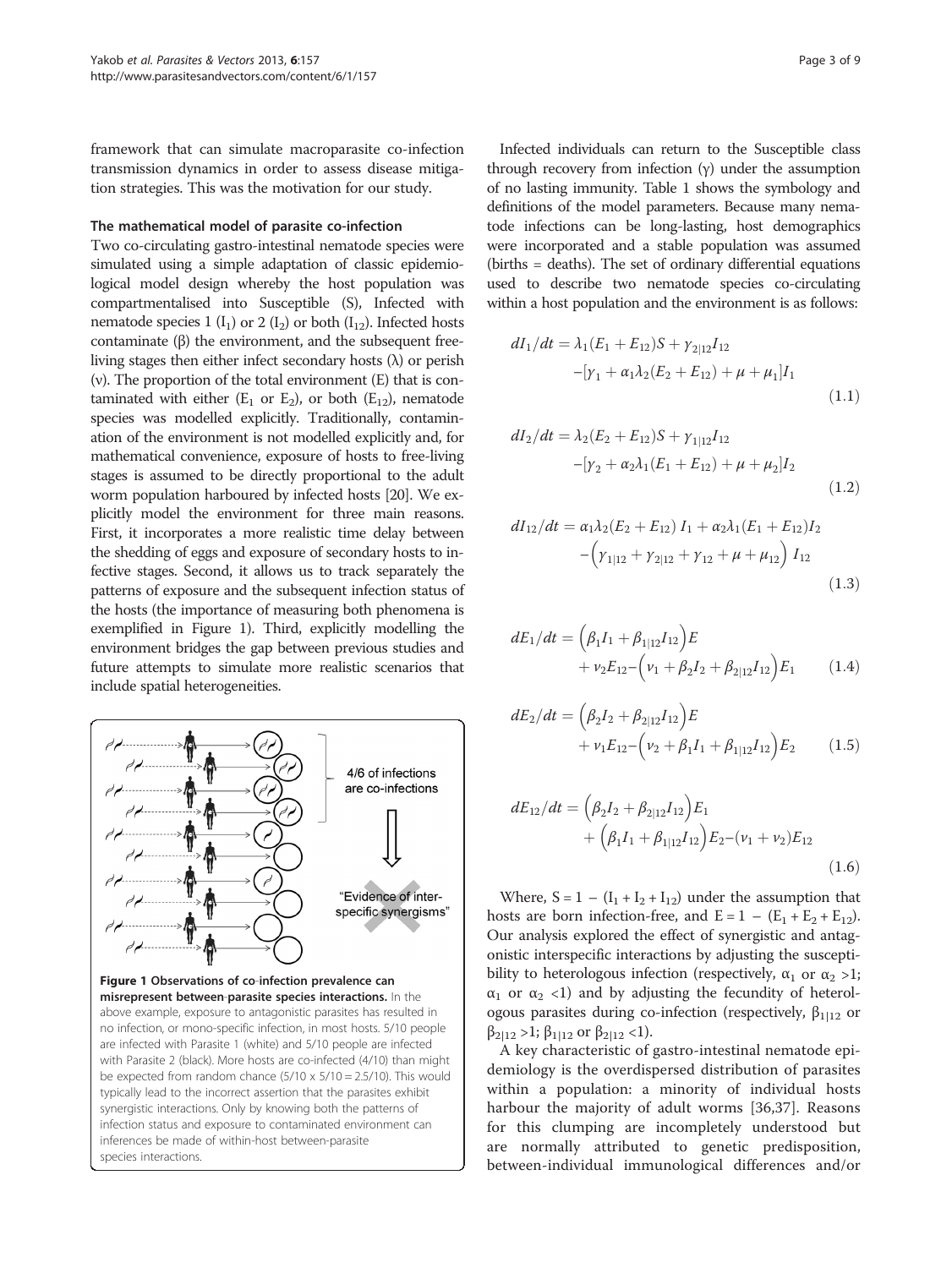| Parameter                                 | Definition (all rates are daily)                                                                                                   | Simulated values                             |
|-------------------------------------------|------------------------------------------------------------------------------------------------------------------------------------|----------------------------------------------|
| P1, P2                                    | Parasite species 1 and 2                                                                                                           | n/a                                          |
| S                                         | Susceptible host proportion                                                                                                        | Dynamic                                      |
| $I_1$ , $I_2$ , $I_{12}$                  | Host proportions infected with P1, P2 and both                                                                                     | Dynamic                                      |
| $E_1$ , $E_2$ , $E_{12}$                  | Environment contaminated with P1, P2 and both                                                                                      | Dynamic                                      |
| $\lambda_1, \lambda_2$                    | Rate at which new infections are established                                                                                       | 0.1216328                                    |
| $\beta_1$ , $\beta_2$                     | Rate at which hosts contaminate the environment                                                                                    | $1.216328 \times 10^{-2}$ , $\times 10^{-3}$ |
| $\beta_{1 12}$ , $\beta_{2 12}$           | Rate at which co-infected hosts contaminate the env.                                                                               | 0.1-10 x $β_1$ , x $β_2$                     |
| $\alpha_1$ , $\alpha_2$                   | Relative susceptibility to heterologous parasite infection                                                                         | $0.1 - 10$                                   |
| μ                                         | Natural mortality rate of hosts $(\sim 50$ yr life expectancy, parasite-induced host mortality can be<br>modelled by $\mu_i > 0$ ) | 5.479452x10 <sup>-5</sup>                    |
| $V_1, V_2$                                | Mortality rates of the free-living P1 and P2 stages                                                                                | 0.1                                          |
| $Y_1$ , $Y_2$                             | Host recovery rate from P1 and P2 infection $(\sim 2 \text{ yr})$                                                                  | 1.369863x10 <sup>-3</sup>                    |
| $Y_1$ <sub>12</sub> , $Y_2$ <sub>12</sub> | Recovery rate from P1 and P2 infection when co-infected                                                                            | 1.369863x10 <sup>-3</sup>                    |

<span id="page-3-0"></span>Table 1 The parameters used in the model along with their definitions and simulated values

Parameterisation was consistent with major human infections with gastro-intestinal nematodes and longevity of free-living stages mostly reflects hookworm biology [[36,38](#page-8-0),[39\]](#page-8-0). For comparison purposes, transmission rates in the absence of between-parasite interactions were set to ensure a basic reproduction number of 1 (for P2) and 10 (for P1), but were allowed to vary across a wide range of interspecific effects. Chemotherapy was simulated by increasing the host recovery rate(s); sanitation was simulated by reducing the rate at which hosts contaminate the environment.

heterogeneities in behavioural risk factors [[40](#page-8-0)]. Experimental work carried out with numerous parasite species has demonstrated strongly negative density-dependent effects, whereby worm survival and/or fecundity is compromised within hosts suffering higher burdens [[41-43\]](#page-8-0). Other mathematical studies have described in great detail these single-species intra-specific effects on parasite population biology [\[20](#page-8-0),[21,44\]](#page-8-0). Higher per capita proliferation experienced at lower worm burdens has the inevitable effect of reducing the extent of heterogeneity in individual-host level parasite transmission potential that would otherwise be expected [[45,46](#page-8-0)]. This generalisation facilitates our analysis by allowing us to focus on the prevalence (and not the heterogeneous intensities) of multiple parasite species that are co-circulating at the hostpopulation level. Moreover, it provides a framework that is more analytically tractable and, therefore, more adaptable to a wider range of specific scenarios. An in-depth, individual-based, stochastic mathematical exploration of intensity-prevalence relationships in multi-helminth infections has been described elsewhere [[34\]](#page-8-0). Further, in the context of an elimination programme, it will be the trickling effect of drugattenuated low-intensity infections that perpetuates these parasites, as high-intensity infections will become vanishingly rare and substantially less influential on the population-level epidemiology.

Starting with the simplest case in which there is only one parasite species (Parasite  $i'$ ), the basic reproduction number is the product of the rate of environmental

contamination and rate of host infection (accounting for host recovery as well as host and parasite mortality):

$$
R_i = (\beta_i \lambda_i) / [\nu_i (\gamma_i + \mu + \mu_i)] \tag{2}
$$

Because we will be using next generation matrix methods for outbreak threshold calculations in the more complex stages of this analysis (Supporting Material), the above expression actually corresponds to the squared dominant eigenvalue of the next generation matrix. In order to calculate the invasion threshold of P2 following its introduction into a host population that already harbours P1 at endemic equilibrium, the rates of change for  $E_1$  and  $I_1$  are set to equal zero and the resulting simultaneous equations are then solved, leading to:

$$
\hat{I}_1 = [\beta_1 \lambda_1 - \nu_1(\mu + \mu_1 + \gamma_1)] / [\beta_1(\lambda_1 + \mu + \mu_1 + \gamma_1)]
$$
\n(3.1)

$$
\hat{E}_1 = 1 - \left[ \nu_1 (\lambda_1 + \mu + \mu_1 + \gamma_1) \right] / [\lambda_1 (\nu_1 + \beta_1)] \tag{3.2}
$$

The hats over Î and Ê indicate that they are at their endemic equilibrium level. These can then be incorporated into the outbreak threshold calculation:

$$
R_{2|1} = \left[ (\beta_2 \lambda_2 (1 - \hat{1}_1)) / (\nu_2 (\gamma_2 + \mu + \mu_2)) \right. \\ \left. + (\beta_{2|12} \lambda_2 \hat{1}_1 (1 - \gamma_{1|12})) / (\nu_2 (\gamma_{12} + \gamma_{2|12} + \mu + \mu_2)) \right. \\ \left. + (\beta_2 \lambda_2 \hat{1}_1 \gamma_{1|12}) / (\nu_2 (\gamma_2 + \mu + \mu_2)) \right] \\ \times \left[ (1 - \hat{1}_1) + \alpha_1 \hat{1}_1 \right] \tag{4}
$$

In words, the introduced P2 either manifested in a susceptible host (1st term within square brackets), in a host already infected with P1 (2nd term) or a host that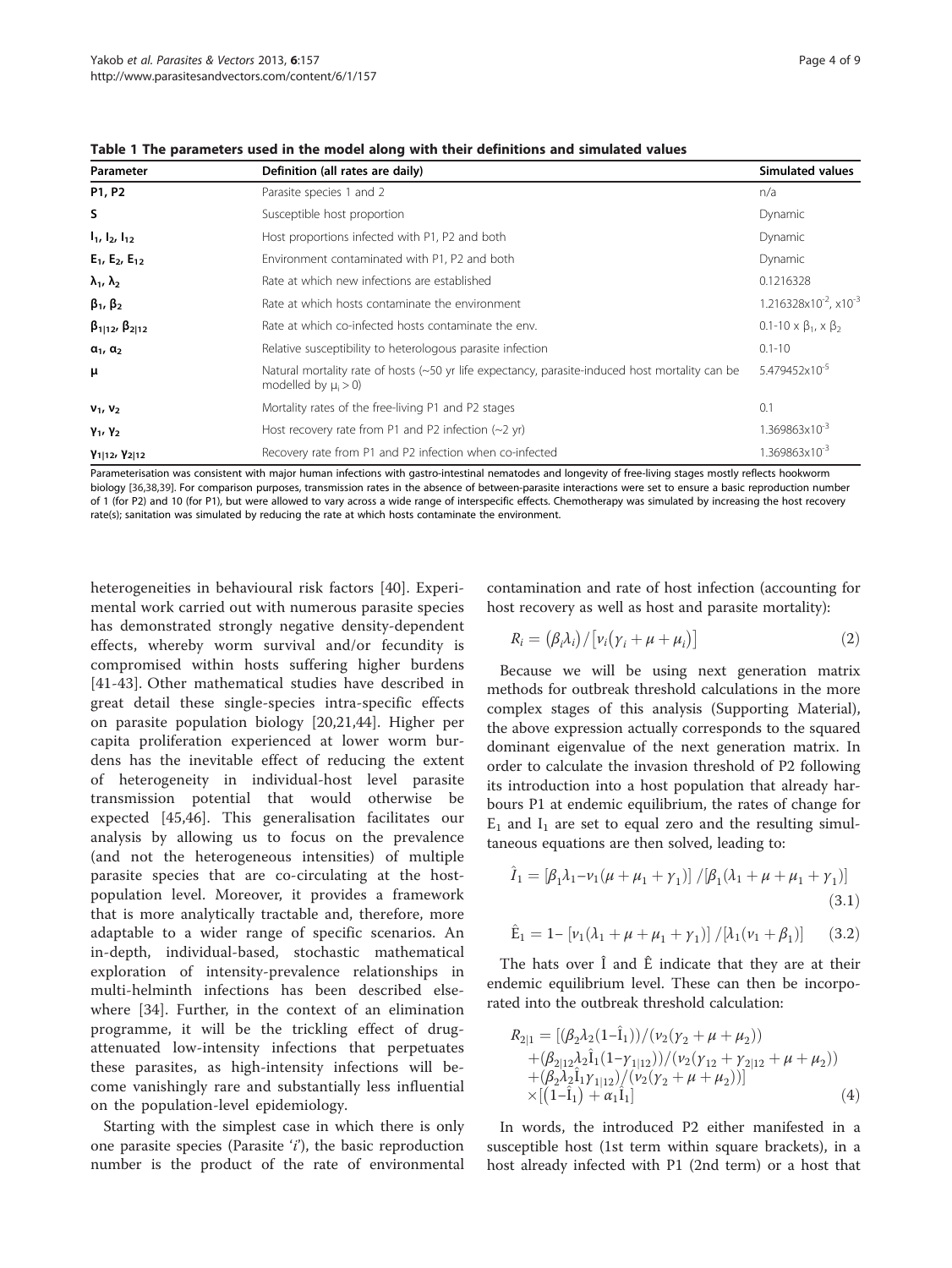has since cleared P1 following P2 establishment (3rd term). This introduced case can then go on to infect a susceptible host (1st term in second set of square brackets) or a host already carrying P1 (2nd term). Initially, only the unidirectional effect of P1 on P2 was explored ( $\alpha_2 = \beta_{112} = 1$ ); later scenarios allowed for bi-directionality in parasite interactions (Supporting Material).

The design of the model means that it is also applicable to the exploration of within-parasite species i.e. different strains of same species, instead of different species, interactions. Asymmetric competitive interactions between strains can be used to explore evolutionary selectivity with differences in susceptibility to chemotherapy representing the development of drug resistance. In this circumstance, calculations of the successful spread of a secondary parasite strain into a host population already endemic for a primary strain  $(R_{211})$  demonstrate the parasitological life history trade-offs that need to be negotiated in order for drug resistance to spread.

#### Results

Synergisms and antagonisms in animal and human coinfection are typically inferred through (co-)infection prevalence data. Figure [1](#page-2-0) illustrates how this can misrepresent the true nature of between-pathogen interactions, which can only be achieved with knowledge of exposure levels, as well as host infection status. We demonstrate the profound public health implications posed by this popular misconception with a simple mathematical model that simulates the attempted intervention of two cocirculating parasite species.

# Unidirectional effects of Parasite species 1 on Parasite species 2

First, we consider a co-infection transmission model that only accounts for one direction of interactions (the effects of parasite species 1 'P1' on parasite species 2 'P2'). Through host immunological modulation and/or direct resource competition, an extant parasite can enhance or suppress both the host susceptibility to, and the fecundity of, heterologous parasites. Figure 2 shows the four combinations of antagonism/synergism for P2 establishment/ fecundity resulting from interaction with P1 (the effect on outbreak thresholds is shown in Additional file [1:](#page-7-0) Figure S1). The prevalence of P1, P2 and co-infections are plotted for a range of P1-specific control levels. This simulates a species-specific infection treatment or, alternatively, the administering of a drug to which P2 is resistant. When P1 facilitates the establishment of P2 infection as well as its subsequent fecundity, the pathogens become epidemiologically slaved whereby the disproportionate majority of infections are tethered in co-infections (Figure 2D). 'Allee effects' are then experienced by P2 whereby its prevalence diminishes with increasing levels of P1 control. In other



words, inadvertent suppression of a secondary pathogen occurs by the administration of a drug that would be assumed to have no effect in a one-host one-pathogen mindset.

The effect of intervention on (co-)infection prevalence is very different when mixed synergistic/antagonistic pressures are exerted by P1 (Figure 2B,C). Here, moderate levels of P1 control exacerbate the prevalence of P2 as well as co-infections. This is of major concern given the en-hanced morbidity often associated with co-infection [[7](#page-7-0)]. There is a trade-off between P2 being released from suppression by P1 at one stage of its lifecycle and its transmission being enhanced at a different stage. Therefore, when elimination is unachievable, infectious disease suppression is not necessarily the next-best option; the pros of suppressing the more prevalent parasite must be weighed against the cons of potentially exacerbating co-infections and associated co-morbidities.

# Bidirectional effects between Parasite species 1 and Parasite species 2

Until now, we have only considered uni-directional pathogen interactions (the effect of P1 on P2). However, incorporating bi-directionality is important because, typically, nematode co-infections are neither uni-directional, mutually synergistic nor mutually antagonistic, but rather, a more complex blend [[47-49\]](#page-8-0). As a result of this additional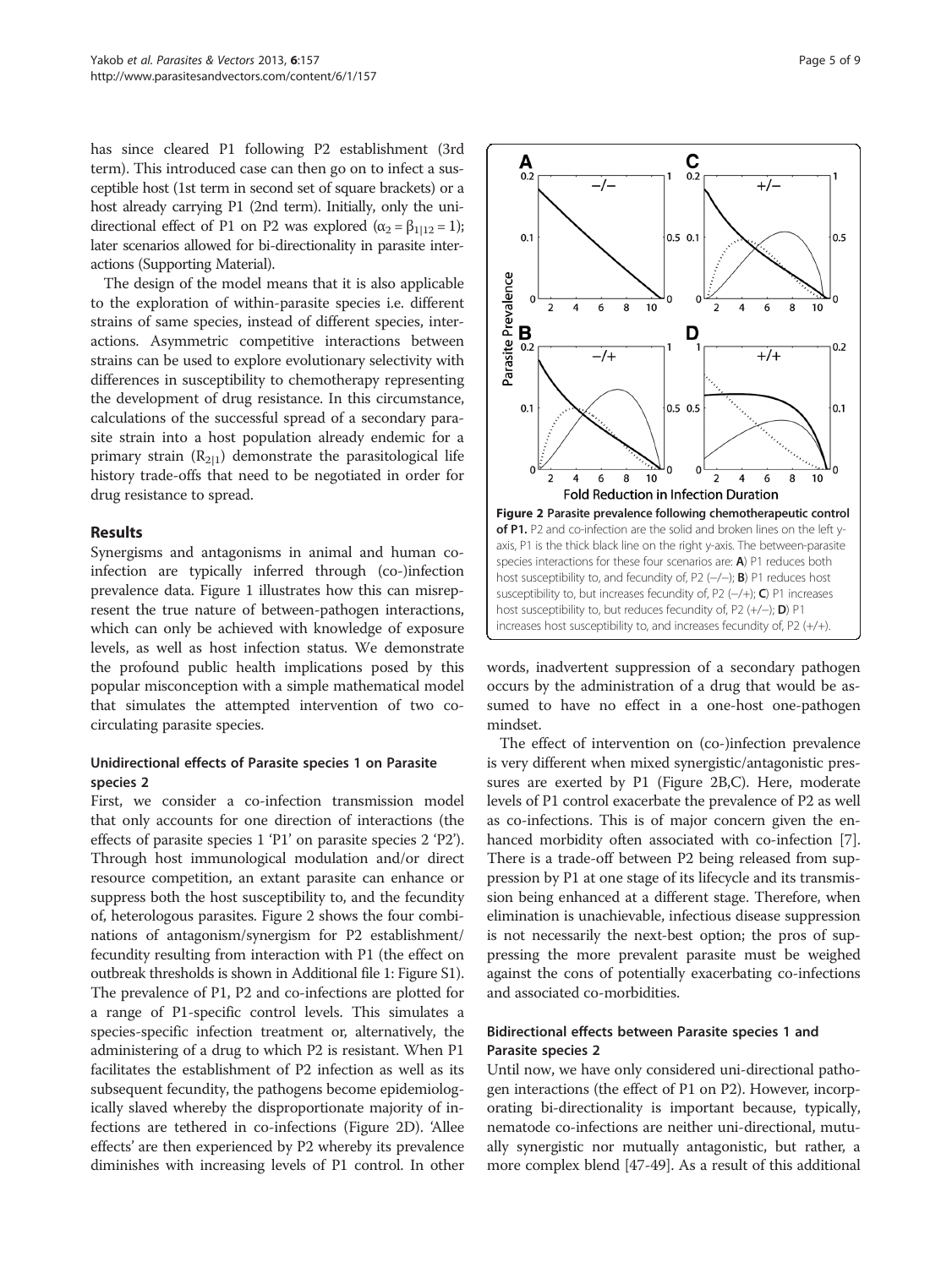<span id="page-5-0"></span>flexibility, the number of qualitatively distinct combinations increases, resulting in a richer diversity in epidemiological outcomes. Figure 3 shows the prevalence of these pathogens following treatment of the host population for P1 infection. When the parasites are mutually beneficial (Figure 3D iv), drug control of P1 is attenuated, necessitating aggressive levels of P1 control before any drop in overall prevalence is actually achieved. In accordance with the simpler, uni-directional simulations, there are non-monotonic effects between control effort and pathogen transmission for mixed synergistic/antagonistic combinations (e.g., Figure 3B iii), and moderate levels of control risk increasing the overall prevalence of co-infections. The qualitatively different responses of co-circulating parasite epidemiology following moderate P1 control are summarised in Figure [4.](#page-6-0) In

general, three different adverse outcomes can result from attempting P1 control in a co-infection system: 1) The presence of co-circulating P2 can buffer the effect of chemotherapeutics, providing an indirect resistance of P1 to control (when the parasites are mutually synergistic e.g., top scenario of Figure [4\)](#page-6-0); 2) Controlling P1 can result in the competitive release of P2 whose transmission would otherwise be suppressed by P1 (when P1 reduces host susceptibility to heterologous infection but enhances heterologous parasite fecundity e.g., top scenario of synergistic/antagonistic mix of Figure [4](#page-6-0)); and, 3) Co-infection exacerbation can occur (when the previous situation also involves a positive effect of P2 infection on the host susceptibility to P1). This last combination is the worst case scenario as it yields all three adverse effects.



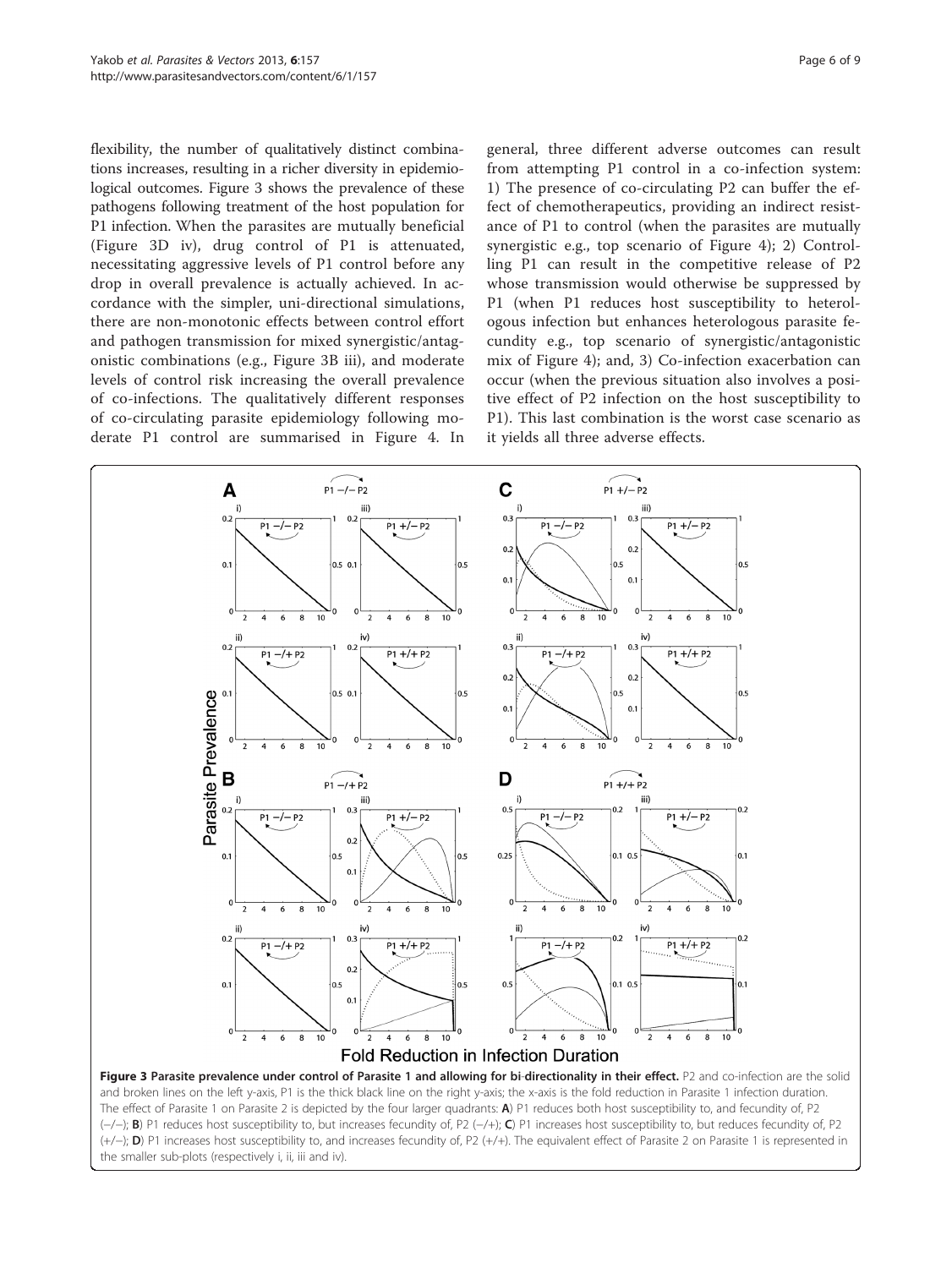<span id="page-6-0"></span>

Chemotherapeutic control using drugs that are equivalently effective on both pathogens, and reducing environmental contamination with pre-adult parasite stages by improving sanitation, yield very similar results to each other (Additional file [1](#page-7-0): Figure S2 & S3). The range of epidemiological patterns is constrained when controls have symmetrical effects on each of the pathogens. In general, presence of a secondary parasite only affects control of the dominant parasite when it enhances its transmission. Drugs and sanitation then more effectively control P2 (the pathogen with a lower intrinsic rate of transmission) and co-infections, while suppression of P1 is not achieved until the heterologous pathogen is eliminated.

# **Discussion**

The results we present encompass a broad continuum of interspecific interactions. Determining the extent to which co-infecting parasite species interact in nature is not trivial. Using log-linear regression, Howard et al. (2001) analysed metadata collected on 215000 individuals in Africa and Asia [\[50](#page-8-0)]. Although most significant associations

between the four main STH species were positive, significant negative associations were also found for each of the different combinations of co-infection. Poulin (2005) and Fenton et al. (2010) recently described the inherent difficulties involved in tweezing apart macroparasite interactions from ecological data [\[35,51](#page-8-0)]. These authors suggest that current methods that are routinely implemented for detecting interactions are unreliable and likely underestimate the extent to which they occur in reality. Moreover, ecological data of association cannot distinguish between the different mechanisms of interaction occurring at different stages of the transmission cycle – a feature that we and a previous, single species modelling study demonstrate to be critical in determining the impact of control [[21](#page-8-0)].

Much of our understanding, therefore, comes from experimental animal models. Cox (2001) has compiled a comprehensive list of different types of mixed-species parasite interactions mediated by the immune systems of animal models [\[5](#page-7-0)]. Examples include Trichuris muris and Heligmosomoides polygyrus in which the trichurid benefits during mouse co-infection, and Schistosoma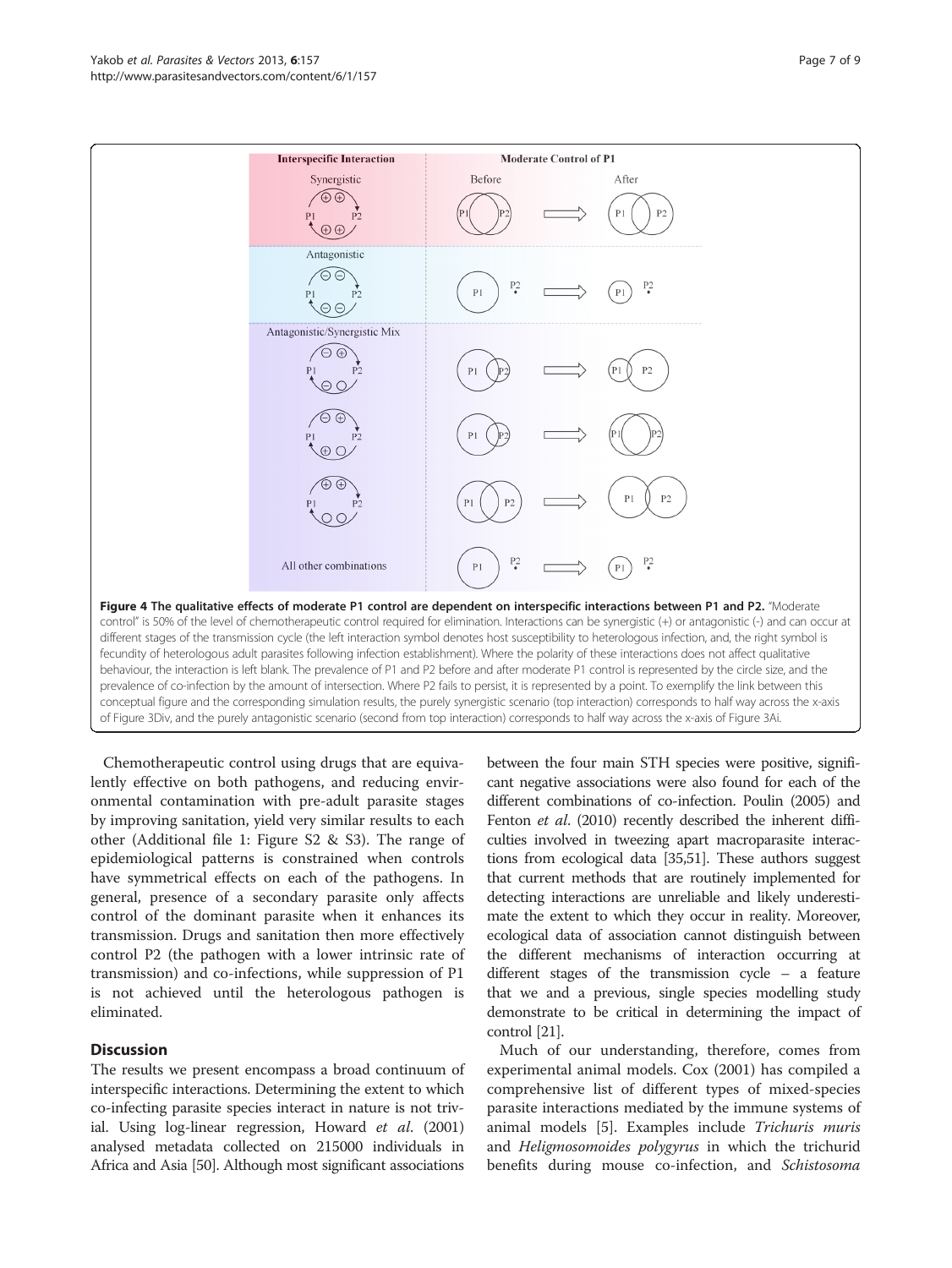<span id="page-7-0"></span>mansoni (a trematode) and Strongyloides venezuelensis (a nematode) resulting in a detrimental effect for the nematode [\[52,53](#page-8-0)]. However, it is difficult to know precisely how representative these animal models are of real-world epidemiology when qualitatively inconsistent findings are obtained from highly related mammalian host species [[54,55\]](#page-8-0).

Efforts to ameliorate morbidity and mortality from infectious disease require a shift in the way in which pathogenic transmission is conceptualised. The one-host one-parasite epidemiological paradigm does not apply in a world where infections are largely multi-host and concomitant [1[,56\]](#page-8-0). The mathematical extensions to epidemiological models used in this study are very simplistic; it was our intention to demonstrate transparently the unintuitive, and sometimes counter-intuitive, repercussions of perturbing a pathogen when it constitutes merely a single component of a more complex community. The complex spectrum of qualitative behaviours presented here will only become increasingly multifarious when host heterogeneities and age-structure are included, or a third competing parasite species is considered [\[34,57\]](#page-8-0). As we continue to build upon our model, however, we do not anticipate revising the conclusions of our study.

#### Conclusions

Data on co-infection prevalence is insufficient to infer upon between-species parasite interactions. Moreover, population-level intervention efficacy can be seriously compromised if between-parasite species interactions are not taken into account. We have shown how knowledge of parasite interactions can be used to facilitate infection control, even in the presence of drug resistance. Although this demonstration of indirect control through targeting a co-circulating synergist offers a novel tool for combating drug insensitivity, of greater immediacy is elucidating when and where public health might actually be compromised by injudicious control. In following the construction of classic epidemiological models, our framework offers an easy transition between the current paradigm and future studies that consider explicitly the pathogen species assemblage.

# Additional file

[Additional file 1:](http://www.biomedcentral.com/content/supplementary/1756-3305-6-157-S1.doc) Yakob et al. Slaving and Release in Co-infection Control. Allowing for bi-directionality in the inter-specific interactions of P1 and P2.

#### Competing interests

The authors declare that they have no competing interests.

#### Authors' contributions

All authors developed the concept of the study. LY produced and analysed the mathematical model and wrote the first draft of the manuscript. All authors read and approved the final version of the manuscript.

#### Acknowledgements

Funding is provided by the National Health and Medical Research Council project grant 1006254. Darren Gray is an Australian Research Council (DECRA) Fellow. Archie Clements is supported by a NHMRC Career Development Fellowship.

#### Author details

<sup>1</sup>Infectious Disease Epidemiology Unit, School of Population Health University of Queensland, Herston, Brisbane, Qld 4006, Australia. <sup>2</sup>Molecular Parasitology Laboratory, Queensland Institute of Medial Research, Herston, Brisbane, Qld 4029, Australia. <sup>3</sup>Institute of Health and Biomedical Innovation, Queensland University of Technology, Kelvingrove, Qld 4059, Australia. <sup>4</sup>College of Public Health, University of the Philippines Manila, 625 Pedro Gi Street, Ermita, Manila, Philippines.

#### Received: 1 March 2013 Accepted: 23 May 2013 Published: 31 May 2013

#### References

- 1. Petney TN, Andrews RH: Multiparasite communities in animals and humans: frequency, structure and pathogenic significance. Int J Parasitol 1998, 28:377–393.
- 2. Chan MS: The global burden of intestinal nematodes infections fifty years on. Parasitol Today 1997, 13:438–443.
- 3. Brooker S: Estimating the global distribution and disease burden of intestinal nematode infections: Adding up the numbers – A review. Int J Parasitol 2010, 40:1137–1144.
- 4. Pullan RBS: The global limits and population at risk of soil-transmitted helminth infections in 2010. Parasit Vectors 2012, 5(1):81.
- 5. Cox FEG: Concomitant infections, parasites and immune responses. Parasitology 2001, 122(Suppl):S23–S38.
- 6. Graham AL: Ecological rules governing helminth–micro parasite co infection. Proc Natl Acad Sci 2008, 105:566–570.
- 7. Pullan R, Brooker S: The health impact of polyparasitism in humans: are we under-estimating the burden of parasitic diseases? Parasitology 2008, 135:783–794.
- 8. Brooker S, Kabatereine NB, Fleming F, Devlin N: Cost and costeffectiveness of nationwide school-based helminth control in Uganda: intra-country variation and effects of scaling-up. Health Policy Plan 2008,  $23.24 - 35$
- Mathers CD, Ezzatti M, Lopez AD: Measuring the burden of neglected tropical diseases: the global burden of disease framework. PLoS Negl Trop Dis 2007, 1:E114.
- 10. Brooker S, Clements ACA: Spatial heterogeneity of parasite co-infection: determinants and geostatistical prediction at regional scales. Int J Parasitol 2009, 39:591–597.
- 11. Clements ACA, Deville MA, Ndayishimiye O, Fenwick A: Spatial codistribution of neglected tropical diseases in the East African Great Lakes Region: Revisiting the justification for integrated control. Trop Med Int Health 2010, 15:198–207.
- 12. Utzinger J, De Savigny D: Control of neglected tropical diseases: integrated chemotherapy and beyond. PLoS Med 2006, 3:e112.
- 13. Mwinzi PMS, Owaga C, Mwanje M, Muok E, Ayisi J, Laserson K, Muchiri E, Secor W, Karanja D: Integrated community-directed intervention for schistosomiasis and soil transmitted helminths in western Kenya - a pilot study. Parasit Vectors 2012, 5(1):182.
- 14. Keiser J, Utzinger J: Efficacy of current drugs against soil-transmitted helminth infections: systematic review and meta-analysis. J Am Med Assoc 2008, 299:1937–1948.
- 15. Besier B: New anthelmintics for livestock: the time is right. Trends Parasitol 2007, 23:21–24.
- 16. Waller PJ: Anthelmintic resistance. Vet Parasitol 1997, 72:391–412.
- 17. Albonico M, Engels D, Savioli L: Monitoring drug efficacy and early detection of drug resistance in human soil-transmitted nematodes: a pressing public health agenda for helminth control. Int J Parasitol 2004, 34:1205–1210.
- 18. Medley GF, Guyatt HL, Bundy DAP: A quantitative framework for evaluating the effect of community treatment on the morbidity due to ascariasis. Parasitology 1993, 106:201–221.
- 19. Smith G: A mathematical model for the evolution of anthelmintic resistance in a direct life cycle nematode parasite. Int J Parasitol 1990, 20:913–921.